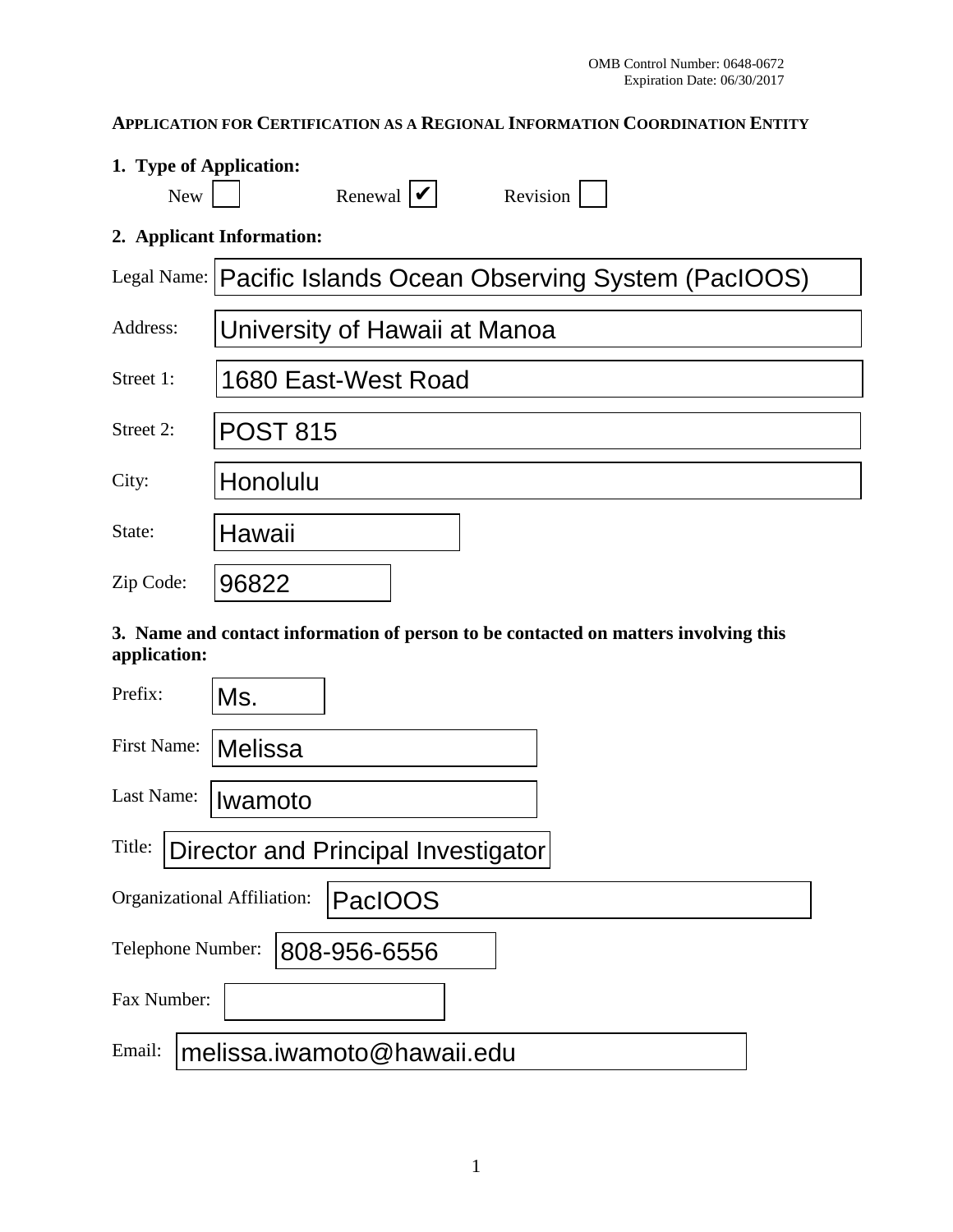## **Directions:**

For the purposes of these certification guidelines, when the verb "describe" is used it indicates that the RICE shall give an account in text that responds to the requirement. This text shall contain sufficient information to demonstrate how the RICE satisfies the certification requirement. The RICE may include a  $link(s)$  to additional information. When the verb "document" is used, it indicates that the RICE shall furnish a document(s) that responds to the requirement. A text statement accompanying the document(s) will normally be necessary to provide context for the document(s) and to demonstrate how the RICE satisfies the certification requirement. The RICE may include a link to a document in the accompanying text statement.

Documentation that addresses the certification requirements may include references to existing RICE documents. All documents and materials may be submitted directly to the U.S. IOOS Program Office or made accessible for public viewing on the RICE's website.

### **§997.21 Organizational Structure**

- (b)The application shall:
	- 1) Describe the RICE's organizational structure (e.g.,  $501(c)(3)$  tax-exempt organization, establishment via MOU or MOA).

Description (approx. 200 words)

 The Pacific Islands Ocean Observing System (PacIOOS) is established via a Memorandum of Agreement (MOA). Signatories (representatives of institutions, government agencies, incorporated organizations, or divisions with legal status) sign the MOA to show support of the PacIOOS mission and goals and to become a more involved partner. Signatories to the MOA are referred to as the 'Parties'.

 The MOA outlines the initial functions and responsibilities agreed to by the participating Parties to establish and implement a regional association to develop, operate, and improve the regional coastal ocean observing system in the Pacific Islands. The MOA provides PacIOOS with the organizational structure and support needed to serve as the Pacific Islands node for integrating and coordinating coastal and ocean observing activities. Success of PacIOOS depends on the collaborative and coordinated efforts of the Parties to the MOA. The MOA provides the framework that promotes this collaboration. As of July 2020, there are 63 Parties signed to the MOA (v.7). Executed MOAs are not available online, as they are all executed individually.

Documentation – Please provide a brief contextual statement, with relevant URL, and any details on how the information can be accessed (document section and/or page number)

PacIOOS MOA (v.7) http://pacioos.org/wp-content/uploads/2020/07/Cert\_PacIOOS\_MOA\_v7\_FINAL.pdf

> 2) Document the RICE's ability to satisfy applicable legal criteria for accepting and disbursing funds, and entering into agreements. Sufficient documentation may be provided in the form of: 1) evidence of a current grant, cooperative agreement, or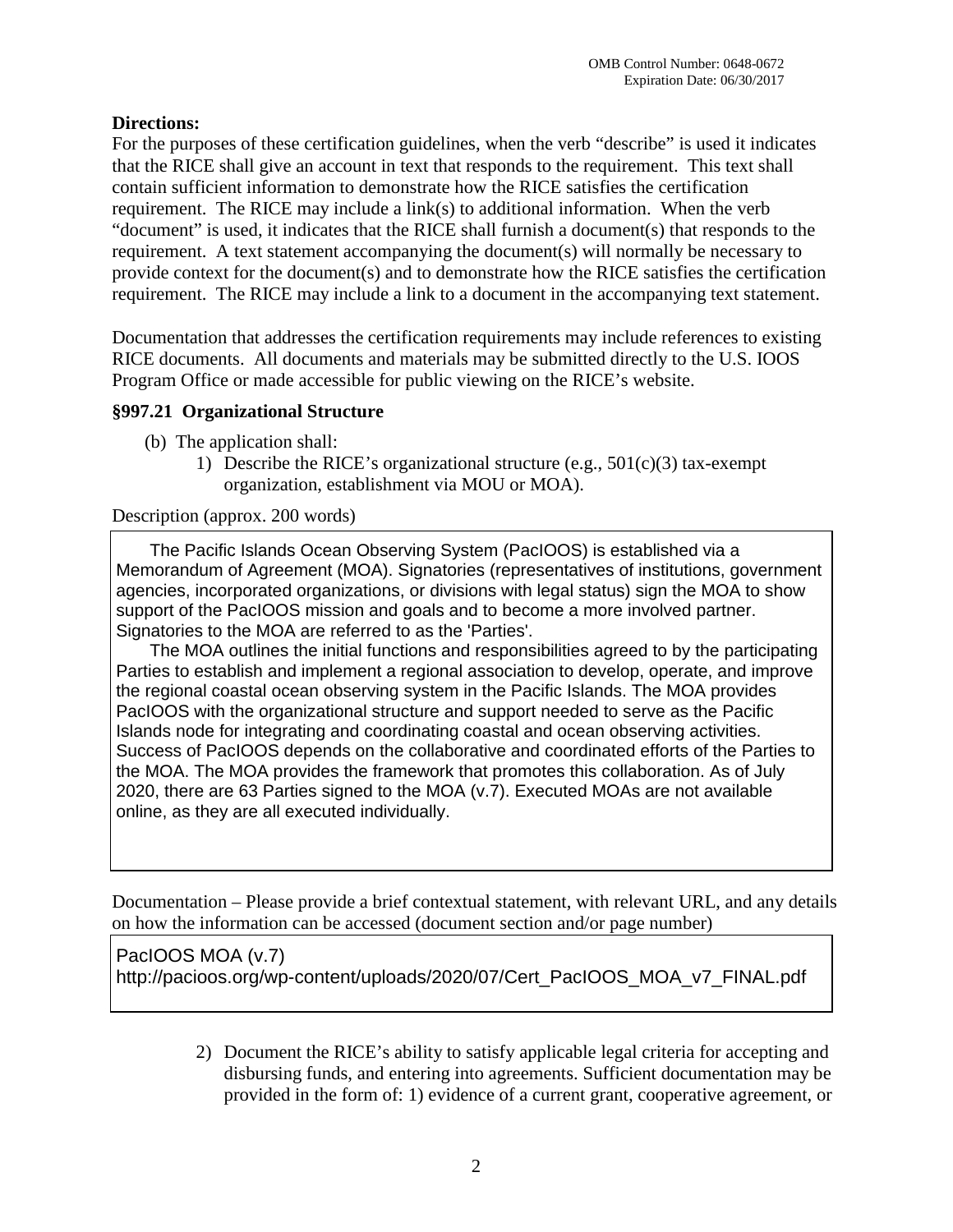contract in good standing with the Federal government; or 2) evidence of fiscal agreements, standard operating procedures for financial activities, and proof of an audit process.

Documentation – Please provide a brief contextual statement, with relevant URL, and any details on how the information can be accessed (document section and/or page number)

PacIOOS meets this criteria as evidenced by Cooperative Agreement, NA16NOS0120024, with NOAA National Ocean Service. Please see NA16NOS0120024 Official Accepted Amendment 5 for documentation with details for Years 1-4 of this 5 year cooperative agreement (Year 5 allotment is currently being processed). http://pacioos.org/wp-content/uploads/2020/07/Cert\_NA16NOS0120024-Official-Accepted-Amendment-5.pdf

> 3) Document the RICE's measures for addressing issues of accountability and liability. For this criterion, accountability and liability refer to the RICE's governance and management activities. Sufficient documentation may be provided in the form of 1) a conflict of interest policy for the Governing Board or governing body, which clearly states that a member of the governing board will declare any conflict of interest he or she may have and will recuse him or herself from associated funding decisions that may result in the Board member or a direct family member benefiting financially, and 2) a policy statement in the RICE's bylaws that addresses liability issues.

Documentation – Please provide a brief contextual statement, with relevant URL, and any details on how the information can be accessed (document section and/or page number)

Conflict of interest statement in PacIOOS MOA: http://pacioos.org/wp-content/uploads/2020/07/Cert\_PacIOOS\_MOA\_v7\_FINAL.pdf (p. 5); PacIOOS liability statement: http://pacioos.org/wp-content/uploads/2016/08/PacIOOS\_Accountability\_and\_Liability.pdf

> 4) Describe the process the RICE uses to set priorities for distributing funds (e.g., requirement for Governing Board or governing body approval when responding to funding opportunities or adjusting to funding level changes in existing agreements); and

Description (approx. 200 words)

 PacIOOS employs a variety of processes and people to guide programmatic priority setting and decision-making for the distribution of funds. The PacIOOS program is designed to be stakeholder-driven, operating to meet the needs of widely distributed and diverse stakeholder communities throughout the insular Pacific. Simultaneously, the program operates as one of 11 regions under the U.S. IOOS Program Office and is, therefore, guided by funding levels, policies, and priorities set at the national level. Strategic planning and priority setting for the distribution of funds are guided by the Governing Council who work with the PacIOOS staff to balance the benefits, costs, and risks of the program's many projects and observing efforts at local, regional, and national levels.

 A number of factors are taken into consideration when prioritizing annual allocation or resources within the organization. PacIOOS leadership evaluate funding levels, progress toward strategic plan goals/objectives, and existing program capabilities along with partner support for activities, and the potential impact of an investment to individuals, organizations, and populations as a whole. The results of these comparisons are presented to the Executive Committee of the Governing Council who then provides guidance on the balancing of resources and priority setting for the most efficient and effective operations.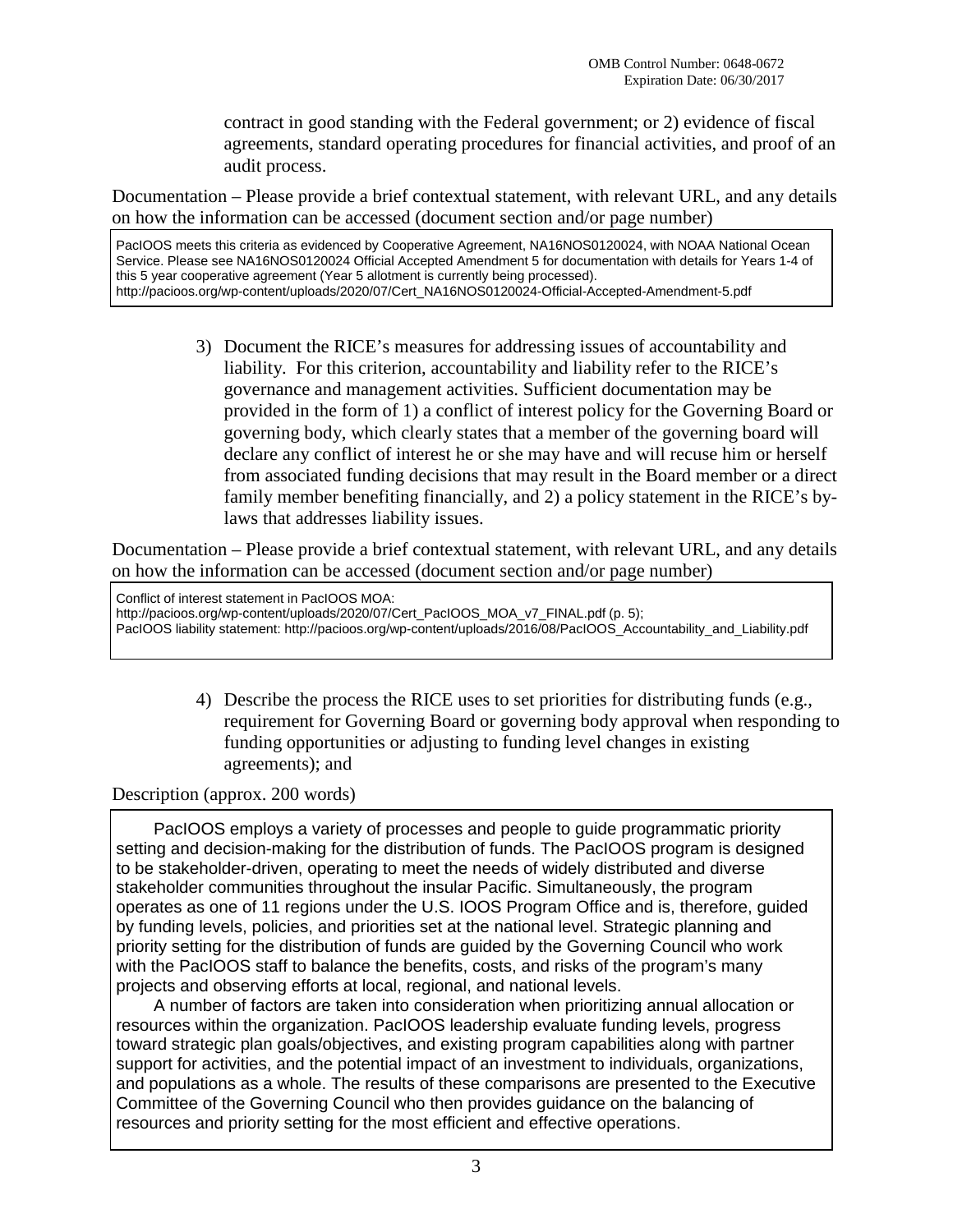The PacIOOS priority setting procedure is addressed in the Engagement, Planning, Prioritization, Evaluation document:

http://pacioos.org/wp-content/uploads/2020/07/Cert\_Engagement\_Planning\_Prioritization\_Evaluation.pdf

- 5) Document the by-laws, signed articles of agreement, or any binding agreements that demonstrate how the RICE establishes and maintains a Governing Board or governing body. The documentation shall demonstrate:
	- i. How the composition of the Governing Board or governing body is selected and how it is representative of regional ocean observing interests. NOAA defines "representative" in this specific context to include geographic, sector, expertise, and stakeholder considerations.

Documentation – Please provide a brief contextual statement, with relevant URL, and any details on how the information can be accessed (document section and/or page number)

http://pacioos.org/wp-content/uploads/2020/07/PacIOOS\_MOA\_v7\_FINAL.pdf (p. 4-5); http://pacioos.org/wp-content/uploads/2020/07/Cert\_Engagement\_Planning\_Prioritization\_Evaluation.pdf (Governing Council section p. 2); http://pacioos.org/wp-content/uploads/2018/09/PacIOOS\_GC\_Responsibilities\_Expectations.pdf

> ii. How and with what frequency the RICE solicits and receives advice on RICE participant diversity, stakeholder coordination, and engagement strategies, to ensure the provision of data and information that satisfy the needs of user groups.

Documentation – Please provide a brief contextual statement, with relevant URL, and any details on how the information can be accessed (document section and/or page number)

PacIOOS employs both an ongoing, continuous feedback loop with stakeholders and an annual review with the Governing Council to ensure the provision of data to satisfy needs of various user groups. See http://pacioos.org/wp-content/uploads/2020/07/Cert\_Engagement\_Planning\_Prioritization\_Evaluation.pdf for details.

> iii. How the RICE collects and assesses user feedback to gauge the effectiveness of the regional system and subsystems in satisfying user needs, and how the RICE responds to this user feedback in setting its priorities. Sufficient documentation may be provided in the form of a description of the method the RICE uses in its annual planning process to assess priorities among the identified user needs in the region and to respond to those user needs, and

Documentation – Please provide a brief contextual statement, with relevant URL, and any details on how the information can be accessed (document section and/or page number)

http://pacioos.org/wp-content/uploads/2020/07/Cert\_Engagement\_Planning\_Prioritization\_Evaluation.pdf as well as the following peer-reviewed articles: https://www.frontiersin.org/articles/10.3389/fmars.2019.00111/full and https://www.ingentaconnect.com/contentone/mts/mtsj/2016/00000050/00000003/art00007

Process for decision-making described in: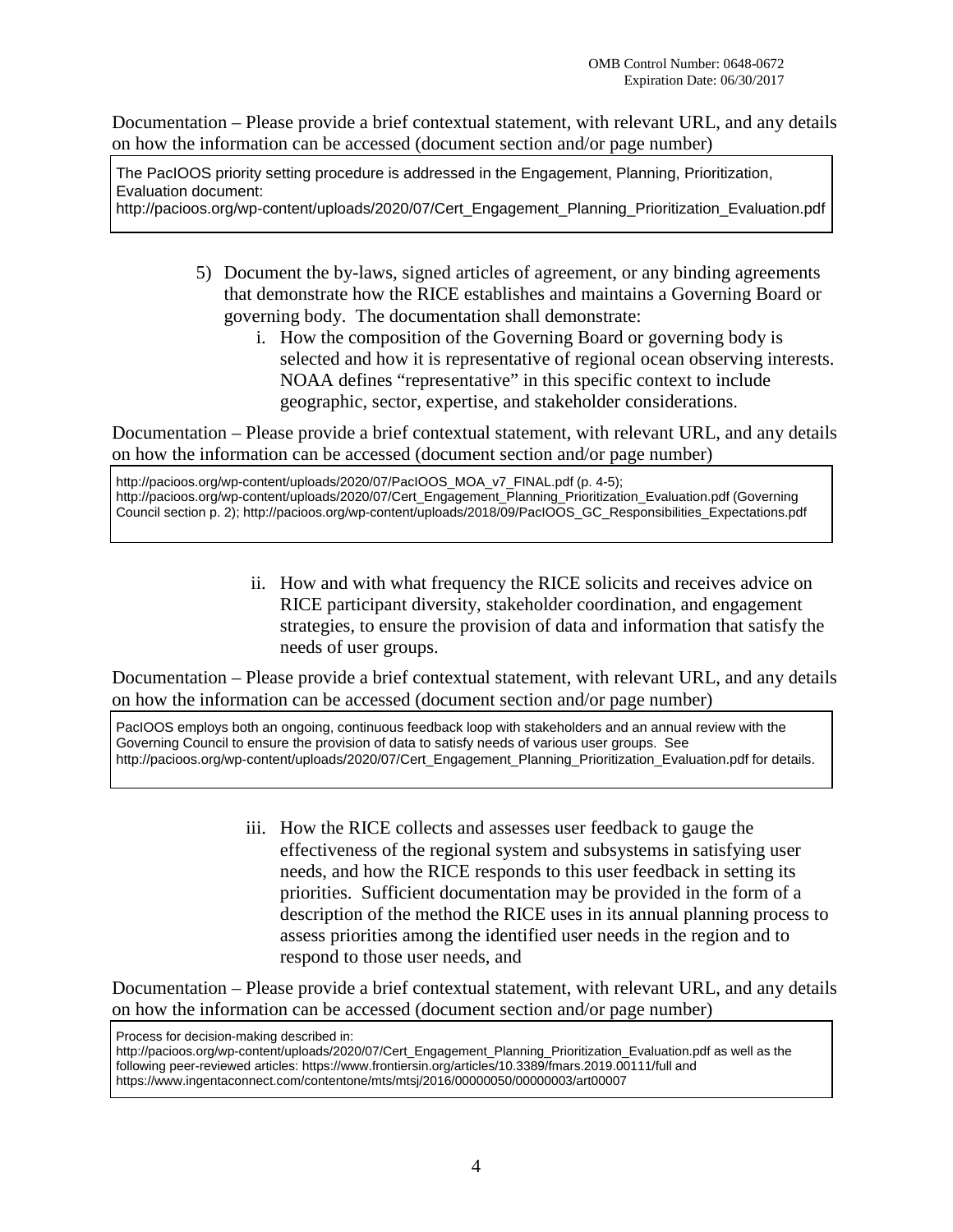iv. Steps the RICE takes to ensure decisions on priorities and overall regional system design are transparent and available. At a minimum, RICE priorities and regional system design decisions shall be made accessible for public viewing on the RICE's website.

Documentation – Please provide a brief contextual statement, with relevant URL, and any details on how the information can be accessed (document section and/or page number)

Governing Council meeting summaries, 5-year proposals, and grant award progress reports are available at http://pacioos.org/documents/ and provide higher-level end results of annual system prioritization and design discussions. Decision-making process described in: http://pacioos.org/wp-content/uploads/2020/07/Cert\_Engagement\_Planning\_Prioritization\_Evaluation.pdf

### **§997.22 Membership Policy**

The application shall describe:

- (a) The process by which individuals or organizations may formally participate in the governance activities of the RICE;
- (b) The rights and responsibilities of this participation;

Description (approx. 200 words)

 Organizations may formally participate in the governance activities of PacIOOS once they become Parties to the MOA. The Parties agree to communicate and participate in the development of PacIOOS in a way that promotes growth and success of the program.

 Additionally, the Parties have the ability to nominate and vote on a representative of their sub-regional category (American Samoa, Guam, Hawaii, Northern Mariana Islands, Republic of Palau, Federated States of Micronesia, the Republic of the Marshall Islands, and Regional) to the PacIOOS Governing Council. The Council members have the greatest level of participation in the governing activities of PacIOOS.

Documentation – Please provide a brief contextual statement, with relevant URL, and any details on how the information can be accessed (document section and/or page number)

The processes by which individuals or organizations may formally participate as well as the rights and responsibilities of this participation are defined in the MOA and in the Responsibilities and Expectations document. http://pacioos.org/wp-content/uploads/2020/07/Cert\_PacIOOS\_MOA\_v7\_FINAL.pdf http://pacioos.org/wp-content/uploads/2018/09/PacIOOS\_GC\_Responsibilities\_Expectations.pdf

- (c) The process by which the RICE strives for organizational diversity through intra-regional geographic representation, and diversity of activities and interests from both public and private sectors; and
- (d) How the RICE allows for participation from adjacent regions or nations.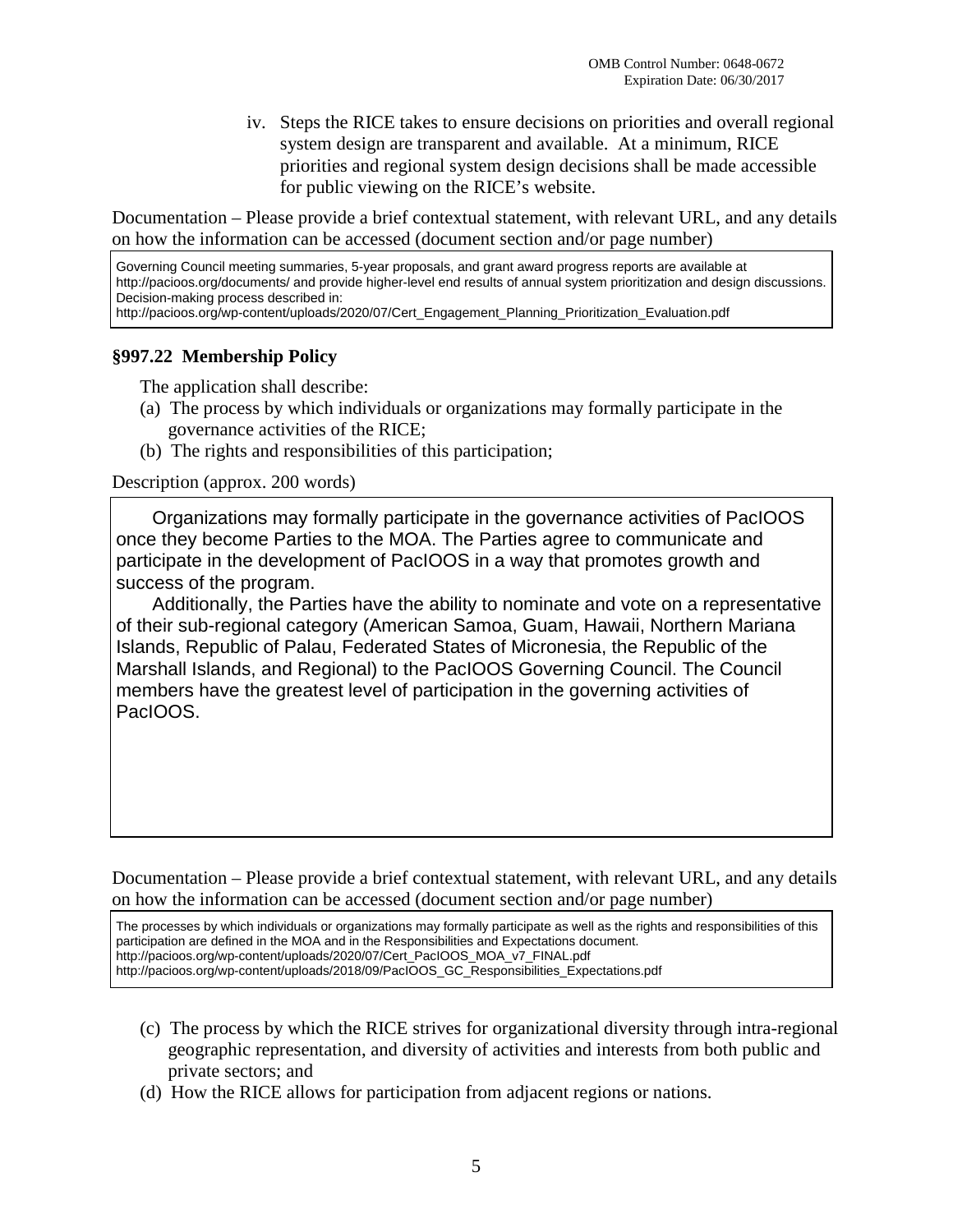PacIOOS has adopted a unique model of representation and governance. To ensure all stakeholders within the region have a representative voice in the long and short-range investments of the system, seats on the PacIOOS Council are apportioned between the territories, the Commonwealth, the State of Hawaii, and the three nations within the Pacific Islands domain based on distributions of population and GDP. In addition, given that many stakeholders within the region have interests that span beyond the borders of a single nation or state, additional seats are set aside for representatives of pan-regional agencies/programs to join those members on the Council who's interests are sub-region specific. Additionally, PacIOOS has established partnerships, through the Memorandum of Agreement, with multiple sectors including: industry, government, academia, and non-governmental organizations. Each of these sectors is represented on the PacIOOS Council.

 PacIOOS also collaborates with other Pacific Island nations/regional organizations and other IOOS regional associations where advantageous for stakeholders and feasible for partners involved.

Documentation – Please provide a brief contextual statement, with relevant URL, and any details on how the information can be accessed (document section and/or page number)

http://pacioos.org/wp-content/uploads/2020/07/Cert\_PacIOOS\_MOA\_v7\_FINAL.pdf PacIOOS Membership: http://pacioos.org/partners/ http://pacioos.org/wp-content/uploads/2020/07/Cert\_FY16-21-PacIOOS-Proposal\_Appendix3\_Partners.pdf

## **§997.23 Strategic Operational Plan**

(b) Background and Context

The Strategic Operational Plan shall contain a Background and Context section that describes:

1) The role of the RICE in furthering the development of the regional component of the System;

Description (approx. 200 words)

 PacIOOS is the Hawaii and Insular Pacific regional system within IOOS and is charged with providing for sustained coastal and ocean observations and timely information access for improved decision-making and understanding of ocean state within the State of Hawaii, the territories of Guam and American Samoa, the Commonwealth of the Northern Mariana Islands, the Republic of Palau, the Republic of the Marshall Islands, the Federated States of Micronesia, and the U.S. outlying islands and atolls. As a regional component of IOOS, PacIOOS focuses on the recognized subsystems of IOOS: observing, data management, modeling and analysis, governance, research and design, and outreach and engagement.

 The core vision, mission, guiding principles, thematic areas, 5-year strategic outlook, and 5-year strategic goals and objectives are detailed in the PacIOOS Strategic Framework (2018-2022). This guiding document was developed during a 2-year engagement effort with partners, collaborators, staff, researchers, and the broader PacIOOS community.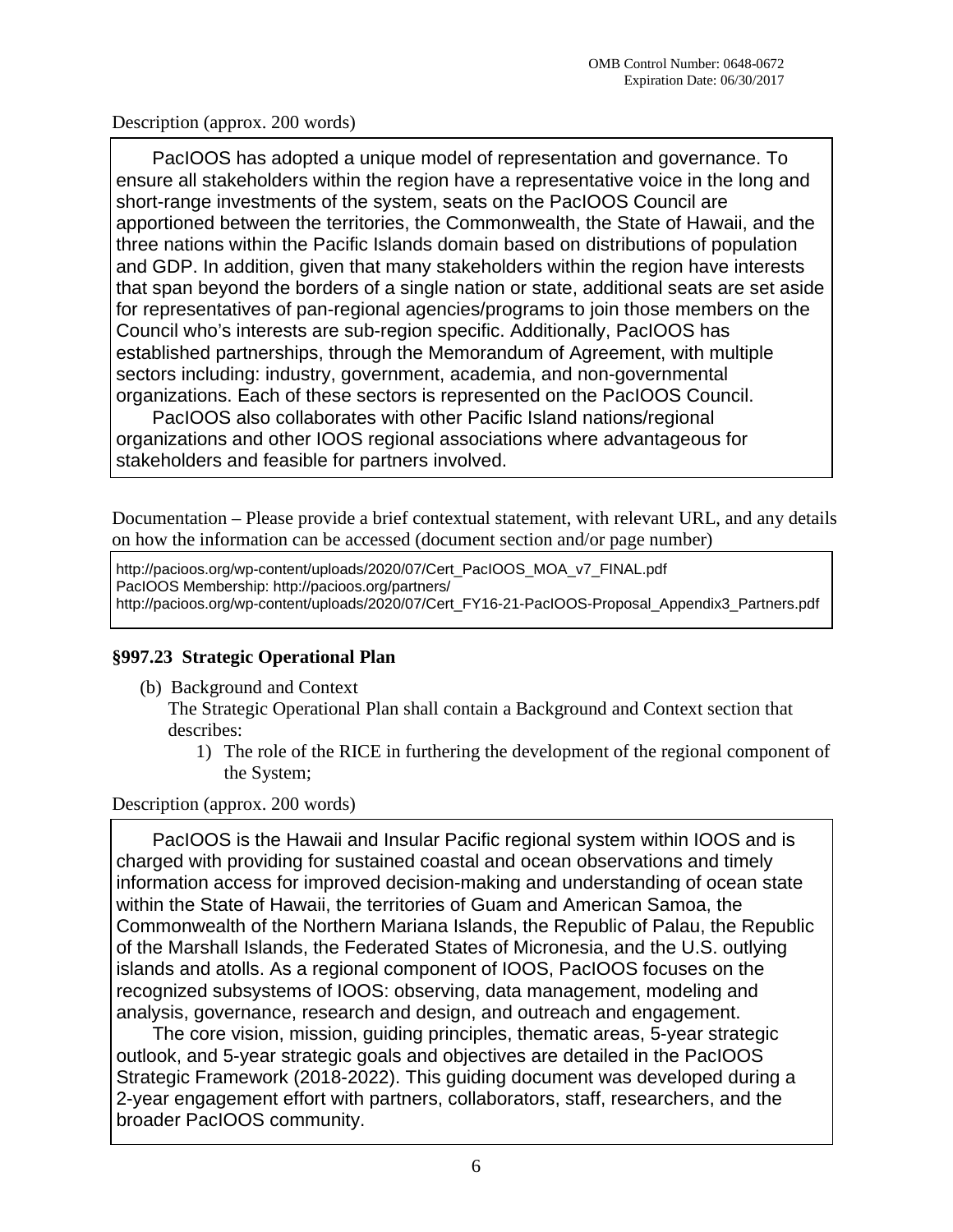PacIOOS 5-year Strategic Framework (2018-2022): http://pacioos.org/wp-content/uploads/2020/07/Cert\_PacIOOS\_Strategic\_Framework\_2018- 2022.pdf

> 2) The process by which the RICE updates the Strategic Operational Plan at least once every five years and how the RICE seeks inputs from the broader user community; and

#### Description (approx. 200 words)

 In 2018, PacIOOS determined a split of the document once called the Strategic Operational Plan into the PacIOOS 5-year Strategic Framework and the PacIOOS Operational Plan is more useful for the program. The Strategic Framework details the why and how of PacIOOS, including the vision, mission, 5-year outlook, and strategic goals and objectives for PacIOOS as a program. The Operational Plan details how we will work toward 5-year strategic framework, with an eye on safety and efficiency.

 The Strategic Framework will be updated every 5 years with input from PacIOOS staff, researchers, partners, collaborators, funders, and stakeholders. The PacIOOS Governing Council plays a significant role of input/feedback/approval during this process. Over the course of the five-year planning cycle, long-range strategic objectives are defined, refined, and adopted to ensure maximum efficiency and value for the region.

 PacIOOS is currently in the midst of updating the PacIOOS Operational Plan to include more operational objectives and information. This document will link to the 5-year Strategic Framework, but will focus on short-term goals and have (in general) a more internal audience. Various sections, though, will be of interest to broader stakeholders, and all will be available on the PacIOOS website. This plan will be updated annually based on ongoing input through stakeholder engagement with partners, researchers, funders, and users.

Documentation – Please provide a brief contextual statement, with relevant URL, and any details on how the information can be accessed (document section and/or page number)

"Process Implemented to Update PacIOOS Strategic Framework" document for details: http://pacioos.org/wp-content/uploads/2020/07/Cert\_Process\_to\_Update\_PacIOOS\_Strategic\_Framework.pdf http://pacioos.org/wp-content/uploads/2020/07/Cert\_PacIOOS\_Strategic\_Framework\_2018-2022.pdf http://pacioos.org/wp-content/uploads/2020/07/Cert\_Engagement\_Planning\_Prioritization\_Evaluation.pdf

> 3) The RICE's primary partners and any contributing observing systems. For the purposes of § 997.23, NOAA defines a primary partner as any organization or individual that contributes significant staff time, funding or other resources to project activities. This is not an exhaustive list of all RICE partners but the primary partners the RICE is working with on a given project.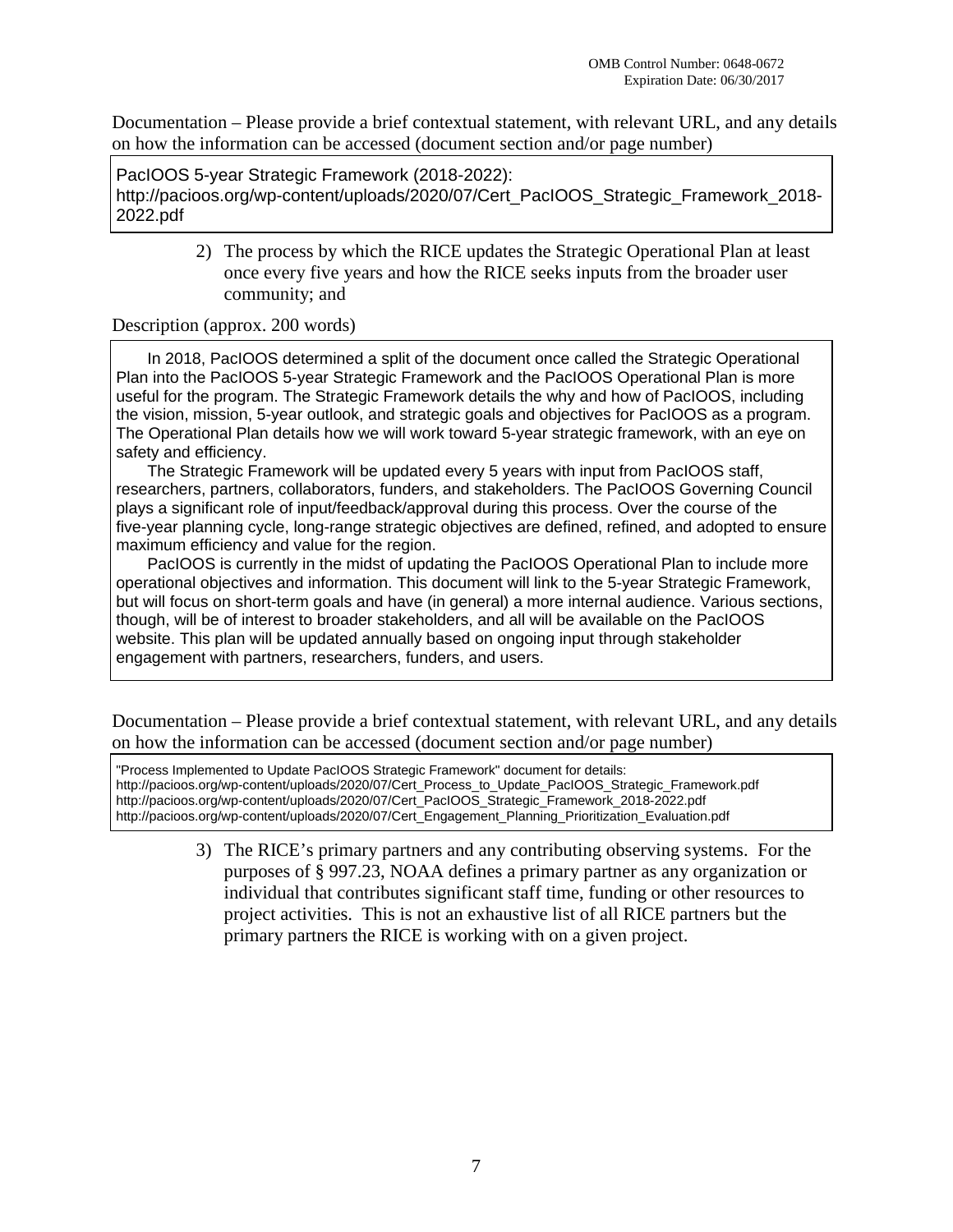| The following partners contribute significant time, funding and/or other resources to PacIOOS:<br>NOAA: National Weather Service, Office for Coastal Management, Fisheries Science Center, Atlantic Oceanographic<br>and Meteorological Lab, Ocean Acidification Program<br>U.S. Army Corps of Engineers<br>Dept. of Interior, Office of Insular Affairs<br>University of Hawaii Sea Grant<br>United States Coast Guard<br>University of Guam<br>College of the Marshall Islands<br>City and County of Honolulu<br>Hawaii Department of Health, Clean Water Branch<br>Liquid Robotics, Inc.<br>State of Hawaii Department of Transportation, Harbors Division<br>State of Hawaii Office of Planning, Coastal Zone Management Program<br>Western Pacific Regional Fishery Management Council<br>University of Hawaii at Manoa, Maui, and Hilo<br>Marine and Environmental Institute of Pohnpei<br>Conservation Society of Pohnpei<br>Maui Nui Marine Resource Council |
|----------------------------------------------------------------------------------------------------------------------------------------------------------------------------------------------------------------------------------------------------------------------------------------------------------------------------------------------------------------------------------------------------------------------------------------------------------------------------------------------------------------------------------------------------------------------------------------------------------------------------------------------------------------------------------------------------------------------------------------------------------------------------------------------------------------------------------------------------------------------------------------------------------------------------------------------------------------------|
| Joint Institute of Marine and Atmospheric Research                                                                                                                                                                                                                                                                                                                                                                                                                                                                                                                                                                                                                                                                                                                                                                                                                                                                                                                   |
|                                                                                                                                                                                                                                                                                                                                                                                                                                                                                                                                                                                                                                                                                                                                                                                                                                                                                                                                                                      |

Documentation – Please provide a brief contextual statement, with relevant URL, and any details on how the information can be accessed (document section and/or page number)

FY16-21 PacIOOS Proposal to NOAA IOOS: Appendix 3, Partners: http://pacioos.org/wp-content/uploads/2020/07/Cert\_FY16-21-PacIOOS-Proposal\_Appendix3\_Partners.pdf PacIOOS MOA Partners: http://pacioos.org/partners/

#### (c) Goals and Objectives

The Strategic Operational Plan shall contain a Goals and Objective section that describe:

- 1) How the RICE addresses marine operations; coastal hazards; ecosystems,
	- fisheries and water quality; and climate variability and change; and

Description (approx. 200 words)

 The 5-year Strategic Framework contains broad, long-term goals and objectives for Engagement and Observations, Models, and Information Services.

 The PacIOOS Strategic Operational Plan (2013-2018) that we are in the process of updating to the PacIOOS Operational Plan provides goals and objectives for four focus areas, with climate variability and change integrated through the marine operations, coastal hazards, water quality, and ecosystems and living marine resources sections. These are still relevant for the PacIOOS program.

 Meeting the goals and objectives of these key societal areas, as described in the SOP, continues to be a driving force behind the efforts and actions of PacIOOS.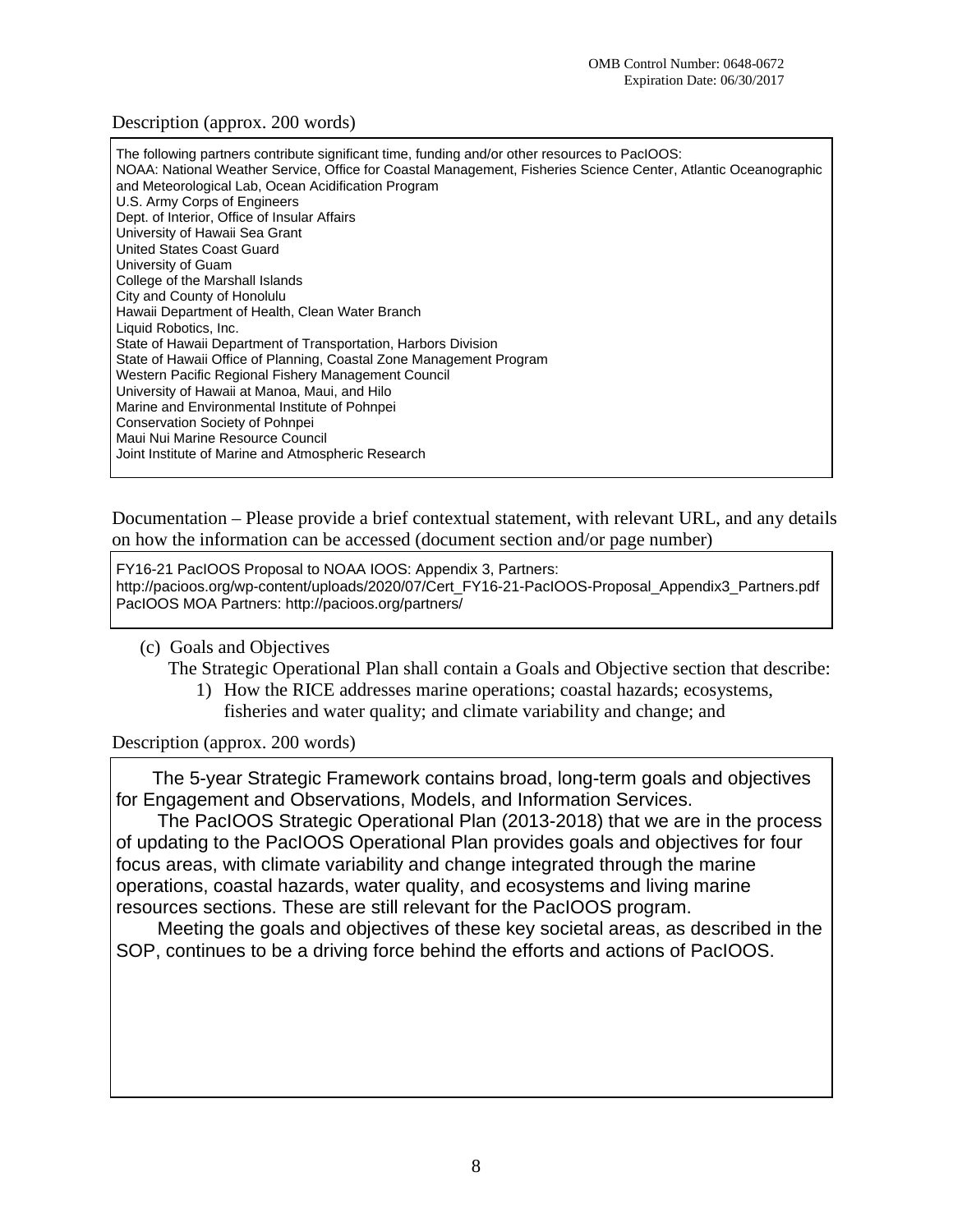PacIOOS 5-year Strategic Framework:

http://pacioos.org/wp-content/uploads/2020/07/Cert\_PacIOOS\_Strategic\_Framework\_2018-2022.pdf See pages 7-19 in the Strategic Operational Plan for goals and objectives for each of the four focus areas. http://pacioos.org/wp-content/uploads/2016/08/PacIOOS\_Strat\_Op\_Plan\_print.pdf

> 2) The major objectives that guide the RICE's priorities for data collection and management, development of products and services, research and development, and education and outreach.

Description (approx. 200 words)

 The major objectives that guide PacIOOS priorities for data collection, development of products and services, research and development, and education and engagement are all based on our primary mission: to empower ocean users and stakeholders throughout the Pacific Islands by providing accurate and reliable coastal and ocean information, tools, and services that are easy to access and use. We aim to meet the expressed and prioritized needs of PacIOOS stakeholders and partners, as well as U.S. IOOS guidelines and recommendations. These are detailed in the relevant sections of our 5-year Strategic Framework, the to-be-updated Strategic Operational Plan (2013-2018), and and associated Addendums.

 The Strategic Operational Plan describes the objectives that guide these priorities for data collection and management (page 22), development of products and services (within each Theme section), education and engagement (pages 4-6, and in each Theme section) and research and development (Strategic Plan Addendum: Research and Development).

 Engagement, Planning, Prioritization, and Evaluation describes the process for priority setting.

 The Strategic Plan Addendum: Research and Development describes the focus of our R&D efforts.

Documentation – Please provide a brief contextual statement, with relevant URL, and any details on how the information can be accessed (document section and/or page number)

PacIOOS 5-year Strategic Framework: http://pacioos.org/wp-content/uploads/2020/07/Cert\_PacIOOS\_Strategic\_Framework\_2018-2022.pdf http://pacioos.org/wp-content/uploads/2016/08/PacIOOS\_Strat\_Op\_Plan\_print.pdf http://pacioos.org/wp-content/uploads/2020/07/Cert\_Engagement\_Planning\_Prioritization\_Evaluation.pdf http://pacioos.org/wp-content/uploads/2016/08/addendum2\_to\_SOP.pdf

(d) Operational Plan for the Observing System

The Strategic Operational Plan shall include or reference an Operational Plan for the Observing System that:

1) Describes the desired outcomes of the observing system;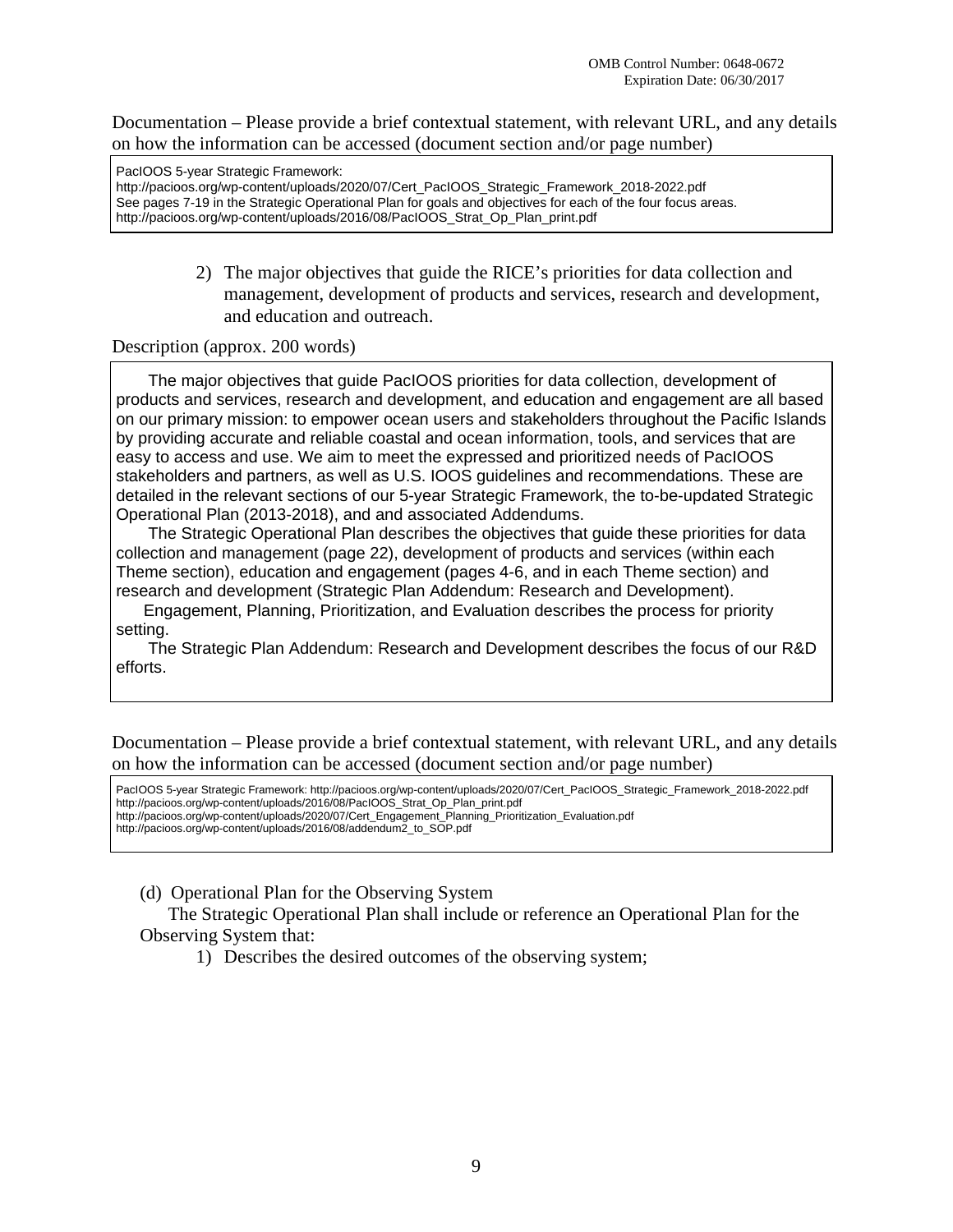The 5-year Strategic Outlook as detailed in the PacIOOS 5-year Strategic Framework (2018-2022) is to continue to grow as a trusted and crucial information system and provider of coastal and ocean data and information for the Pacific Islands.

More specific desired outcomes for each thematic area/sub-system are described in the 5-year PacIOOS Strategic Operational Plan (SOP), 2013-2018, and will be updated this fiscal year based on stakeholder engagement. Meeting the described outcomes requires integration of the many different elements of the overall observing program.

Documentation – Please provide a brief contextual statement, with relevant URL, and any details on how the information can be accessed (document section and/or page number)

http://www.pacioos.hawaii.edu/wp-content/uploads/2020/07/Cert\_PacIOOS\_Strategic\_Framework\_2018-2022.pdf http://pacioos.org/wp-content/uploads/2016/08/PacIOOS\_Strat\_Op\_Plan\_print.pdf (SOP Introduction, p. 3; Outreach and Engagement, pp. 4-5; Focus Areas, pp. 7-21; Data Management, pp. 22-24; Modeling, p. 25)

> 2) Describes the elements of the operational integrated observing system that will deliver those outcomes;

Description (approx. 200 words)

Individual elements of PacIOOS include: data collection and management, development of products and services, research and development, and education and engagement. These elements come together in an integrated system to meet the charge of providing access to timely ocean information for improved decision-making and to assure delivery of the outcomes, goals, and objectives outlined in the 5-year Strategic Framework and the Strategic Operational Plan.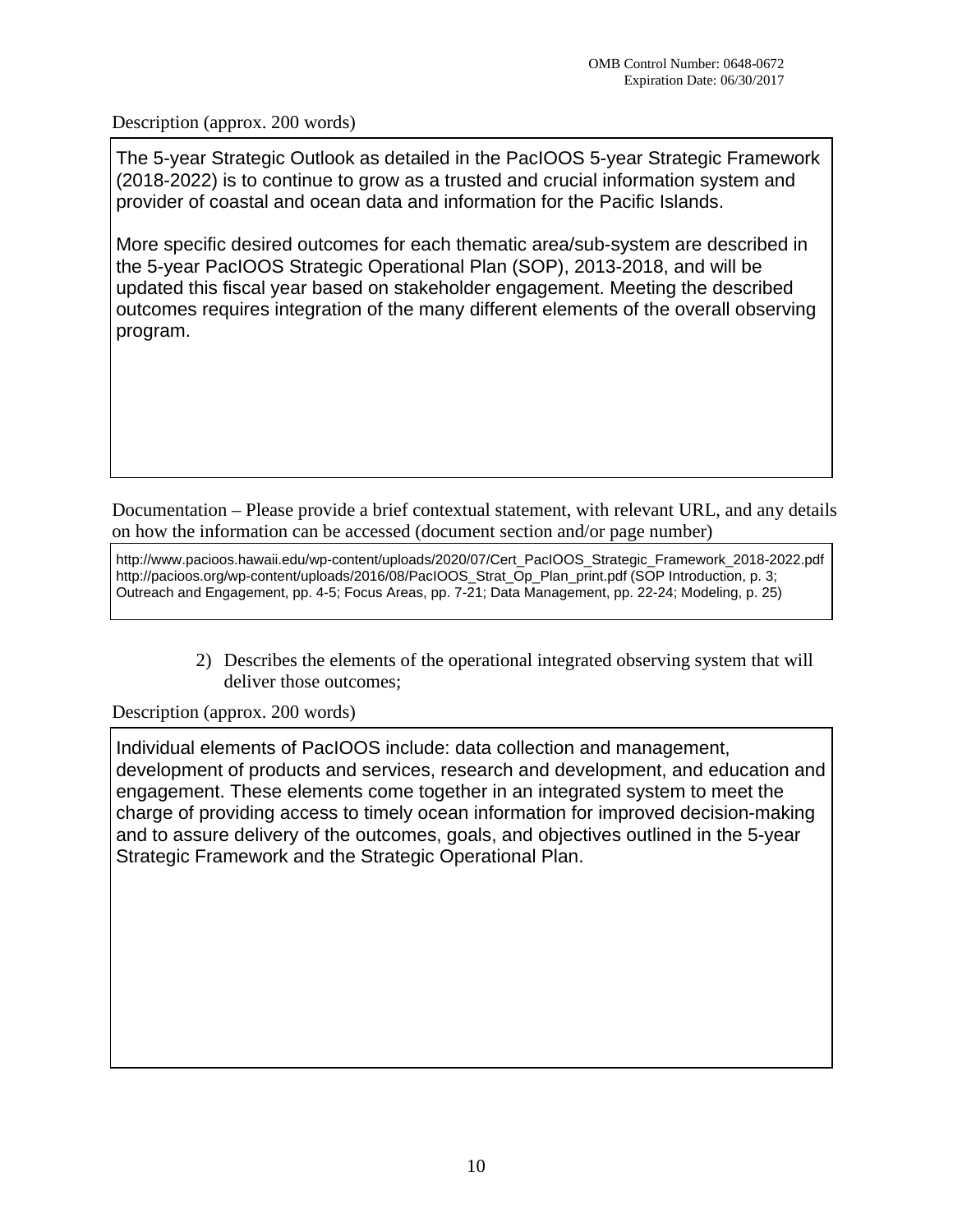Sections: modeling (p. 25); DMAC (pp. 22-24); Outreach and Engagement (pp. 4-5); and observations (pp. 9, 11, 20, 21).

- 3) Documents to NOAA's satisfaction that the individual(s) responsible for RICE operations has the necessary qualifications and possesses relevant professional education and work experience to deliver observations successfully. At a minimum the Strategic Operational Plan shall: http://pacioos.org/wp-content/uploads/2016/08/PacioOS\_Strat\_Op\_Plan\_print.pdf<br>11 http://pacions.content/uploads/2016/08/PacioOS\_Strat\_Op\_Plan\_print.pdf<br>besonations (pp. 9, 11, 20, 21).<br>
3) Documents to NOAA's satisfaction
	- i. Identify the individual(s) responsible for overall RICE management;
	- ii. Identify, as applicable, the individual(s) responsible for observations system management across the region;
	- iii. Provide the curriculum vitae for each identified individual; and

Documentation – Please provide a brief contextual statement, with relevant URL, and any details on how the information can be accessed (document section and/or page number)

See PacIOOS Management & Operations Personnel doc and PacIOOS CVs for all required information. http://pacioos.org/wp-content/uploads/2020/07/Cert\_PacIOOS\_management\_and\_operations\_personnel .pdf; http://pacioos.org/wp-content/uploads/2020/07/Cert\_PacIOOS\_Key\_Personnel\_CVs.pdf

> iv. Identify the procedures used to evaluate the capability of the individual(s) identified in subsection §997.23(d)(3) to conduct the assigned duties responsibly; and

Documentation – Please provide a brief contextual statement, with relevant URL, and any details on how the information can be accessed (document section and/or page number)

All employees identified are employed by either the Unvisery of Hawaii or the Research Corporation of Hawaii. See section at end of PacIOOS Management and Operations Personnel document for details. http://pacioos.org/wp-content/uploads/2020/07/Cert\_PacIOOS\_management\_and\_operations\_personnel.pdf

- 4) Describes how the RICE manages ongoing regional system operations and maintenance. At a minimum the Strategic Operational Plan shall:
	- i. Describe the RICE's standard operating procedures for calibrating, validating, operating, and maintaining equipment owned and/or operated by the RICE regularly and in accordance with manufacturer guidance or industry best practice. Equipment is defined in §997.1; and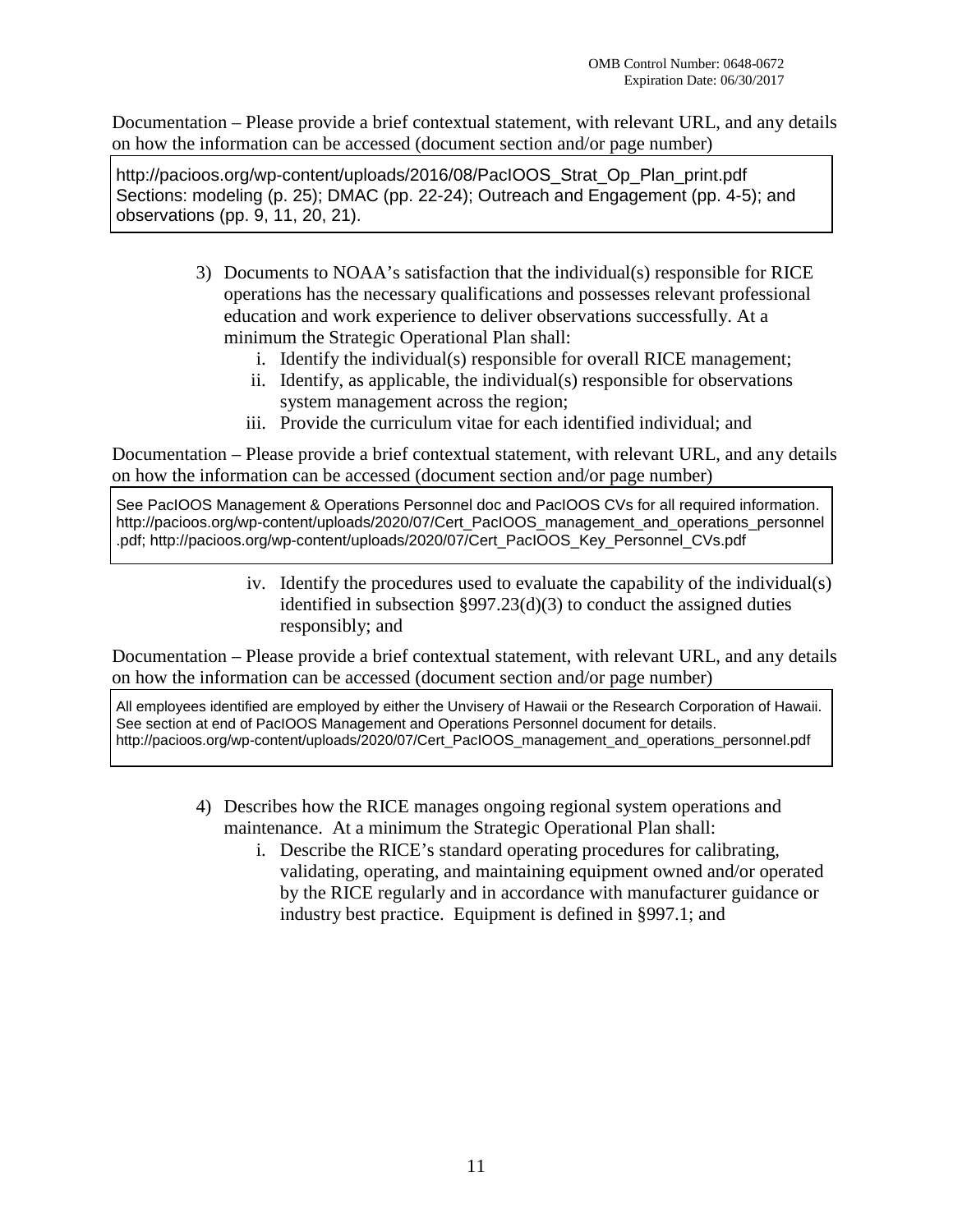All assets owned and/or operated by PacIOOS are calibrated, operated, and maintained in accordance with manufacturing guidelines and/or national IOOS program guidelines, when available. These assets include high frequency radar, near shore water quality sensors, water quality buoys, wave buoys, and gliders.

Documentation – Please provide a brief contextual statement, with relevant URL, and any details on how the information can be accessed (document section and/or page number)

Please see the document titled 'PacIOOS Equipment:Standard Operating Procedures' at http://www.pacioos.hawaii.edu/wp-content/uploads/2020/07/Cert\_PacIOOS\_Equipment\_SOP.pdf for details.

> ii. Describe the RICE's standard operating procedures for maintaining equipment inventories, shipping logs and instrument history logs for equipment owned and/or operated by the RICE.

## Description (approx. 200 words)

 All equipment purchased by PacIOOS is owned and managed by the University of Hawaii, an agency of the State of Hawaii. All equipment is managed under State of Hawaii inventory control guidelines including: a) annual certification of equipment location; b) annual certification of equipment value; and c) application of inventory control barcode to all equipment.

 All equipment owned by PacIOOS is the responsibility of the individual co-Investigator charged with operating the equipment. As part of the State of Hawaii, University, and PacIOOS inventory management best practices, each co-PI maintains digital records of equipment performance, history, location, and utilization, including but not limited to: a) instrument deployment details (location, date/time, status, data frequency); b) service records (date, repair reason, calibration coefficients); c) instrument location, including shipping logs (deployed, in-transit, in lab); d) instrument serial number; and e)instrument insurance records (including current value and replacement cost).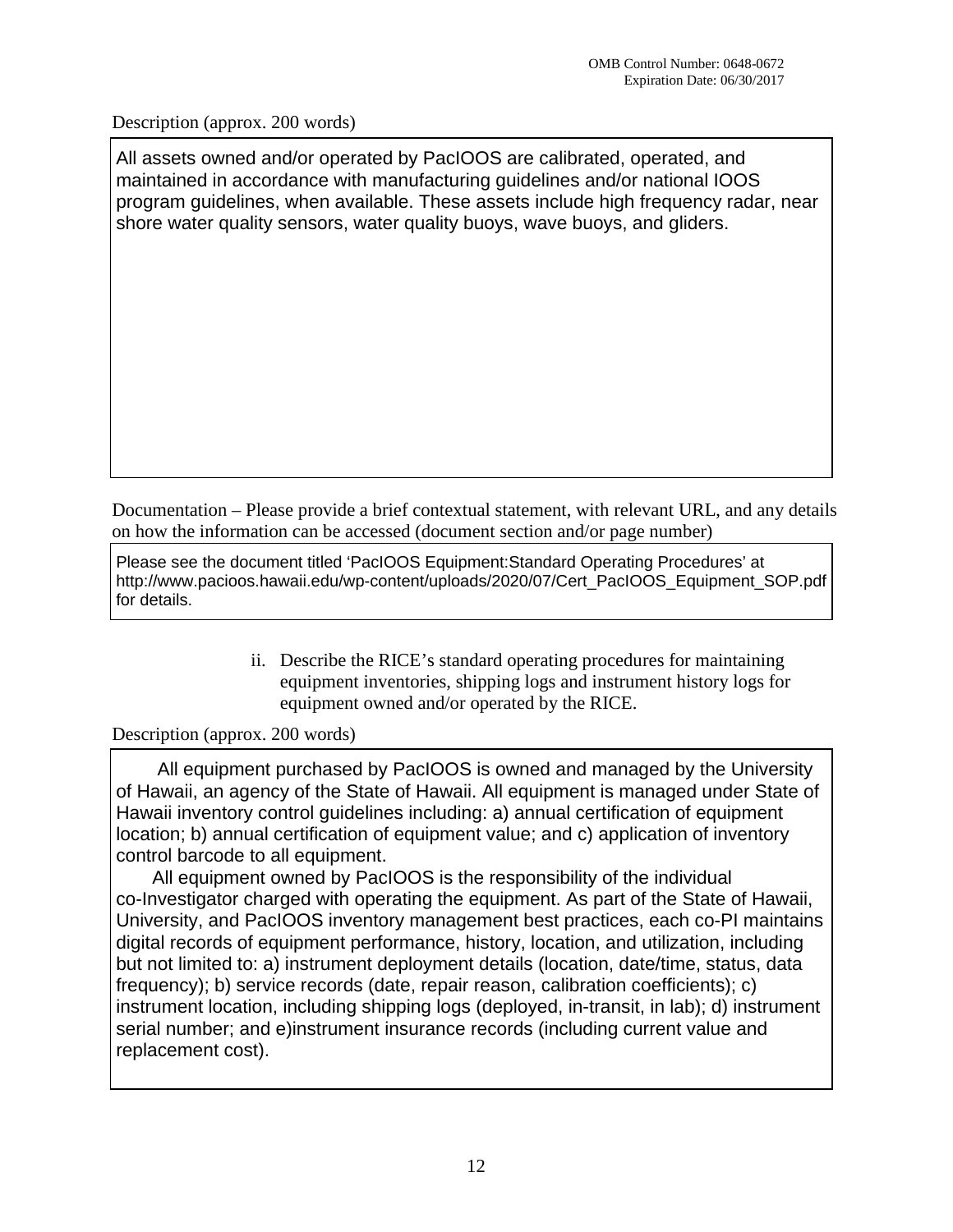- (e) Development of a Strategy to Sustain and Enhance the System The Strategic Operational Plan shall describe its strategy for balancing changes in regional priorities with the need to maintain established data sets, the primary value of which may be in their long-term records. At a minimum the description shall:
	- 1) Identify the guiding principles that inform the strategy;
	- 2) Reference and show connections to a long-term (five-to-ten-year) regional Buildout Plan for the full implementation of the regional observing system based on the RICE's priorities and identified user needs; and
	- 3) Relate the annual planning process the RICE uses to review its priorities in light of funding levels and its plans for system enhancement as outlined in the regional Build-out Plan.

## Description (approx. 200 words)

 The PacIOOS Strategic Operational Plan (SOP), in the process of being updated to the PacIOOS Operational Plan, is a living document. PacIOOS recognizes that changes in regional priorities and/or funding levels require an evaluation and possible alteration to the program goals and the SOP. The process used to balance these changes in the annual planning process is described in the Engagement, Planning, Prioritization, Evaluation document.

 The long-range vision for the full implementation of the observing system is based on PacIOOS 10-yr Build Out Plan, which PacIOOS is also currently updating. PacIOOS is soliciting input for this 10-year Outlook simultaneously as we collect input for our upcoming 5-year proposal. The Operational Plan is only a partial solution to full implementation. The SOP is reviewed annually by PacIOOS staff and Council and evaluated in sync with effectiveness, efficiency, funding levels, and regional/national priorities.

Documentation – Please provide a brief contextual statement, with relevant URL, and any details on how the information can be accessed (document section and/or page number)

Strategic Operational Plan: http://pacioos.org/wp-content/uploads/2016/08/PacIOOS\_Strat\_Op\_Plan\_print.pdf http://pacioos.org/wp-content/uploads/2020/07/Cert\_Engagement\_Planning\_Prioritization\_Evaluation.pdf PacIOOS 10-yr Build Out Plan: http://www.ioosassociation (also accessible at www.pacioos.org/certification)

(f) Data Management and Communications (DMAC) Plan The Strategic Operational Plan shall include or reference a DMAC plan that: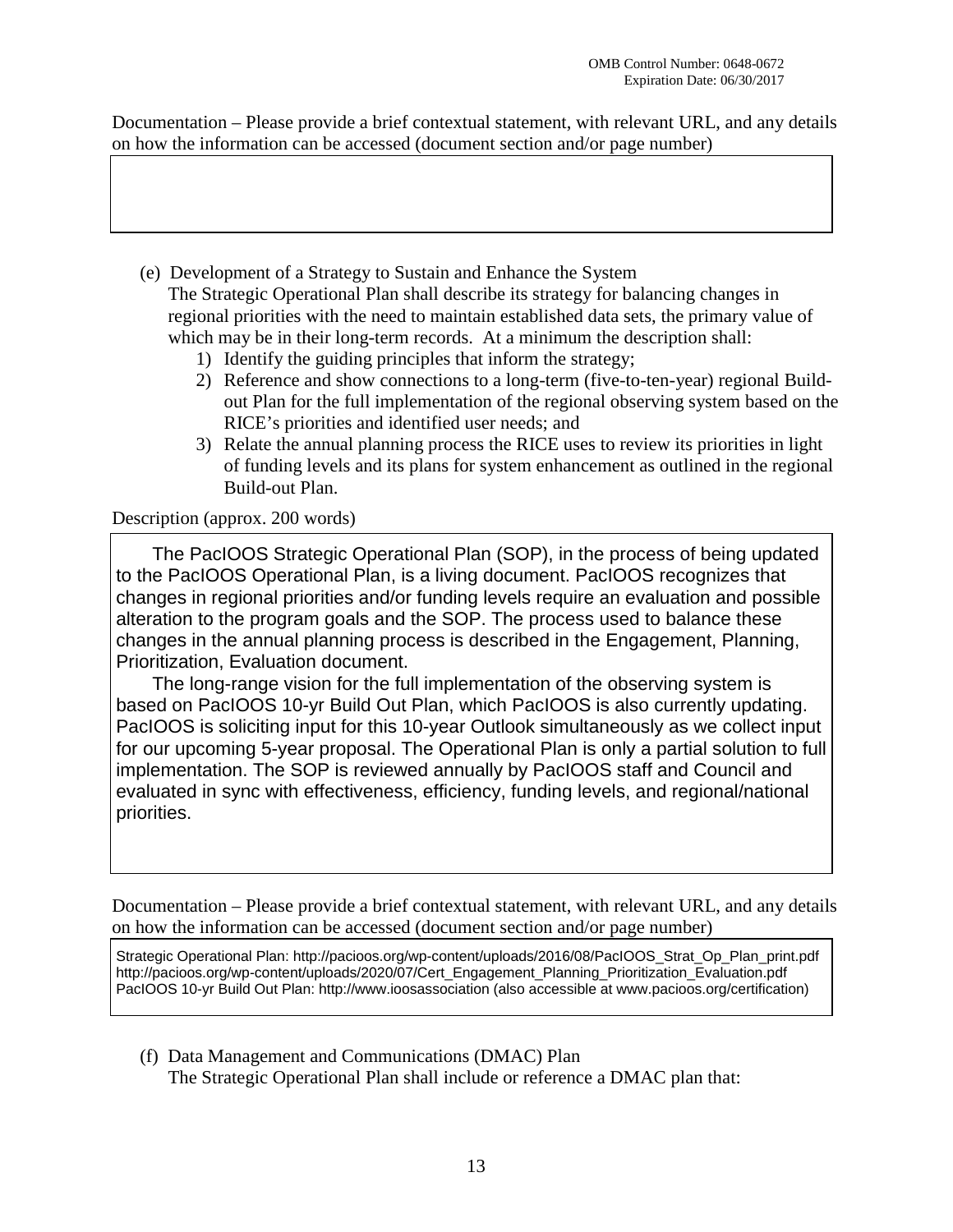- 1) Documents to NOAA's satisfaction that the individual(s) responsible for management of data operations for the RICE has the necessary technical skills, and possesses relevant professional education and work experience to support DMAC capabilities and functionality for the System. At a minimum the DMAC Plan shall:
	- i. Identify the individual(s) responsible for the coordination and management of observation data across the region;
	- ii. Provide the curriculum vitae for the identified individual(s); and

| Jim Potemra CV: http://pacioos.org/wp-content/uploads/2016/08/jim_potemra_cv.pdf                   |
|----------------------------------------------------------------------------------------------------|
| John Maurer CV: http://pacioos.org/wp-content/uploads/2020/07/Cert_CV_Maurer.pdf                   |
| PacIOOS Management and Operations Personnel:                                                       |
| http://pacioos.org/wp-content/uploads/2020/07/Cert_PacIOOS_management_and_operations_personnel.pdf |

iii. Identify the procedures used to evaluate the capability of the individual(s) identified in subsection §997.23(f)(1) to conduct the assigned duties responsibly.

Documentation – Please provide a brief contextual statement, with relevant URL, and any details on how the information can be accessed (document section and/or page number)

See previous answer is Section 997.23 (d)(3)iv

2) Describes how data are ingested, managed and distributed, including a description of the flow of data through the RICE data assembly center from the source to the public dissemination/access mechanism. The description shall include any transformations or modifications of data along the data flow pathway including, but not limited to, format translations or aggregations of component data streams into an integrated product.

Description (approx. 200 words)

Umpotental CV: http://pacioos.org/wp-content/uploads/2016/08/jim\_potema cv: http://pacioos.org/wp-content/uploads/2016/08/fim\_potema cv: Maurer.pdf PacifOS Menagement and Operations. Personnel:<br>
iii. Identify the procedur Multiple sources of data are routinely handled by PacIOOS: data collected by PacIOOS-funded partners and/or principle investigators (e.g., locally managed water quality buoys), data provided by third parties (e.g., data collected by the State of Hawaii and supplied to PacIOOS), and data that are re-served from other systems (e.g., satellite observations). In all cases data are provided in a variety of formats (e.g., ASCII, binary, hard-copy report, etc.) and in different ways (e.g., via web service, ftp, disk-to-disk transfer, etc.). Once the data have been transferred to a local machine, data are re-formatted (if needed) into a standard format such as netCDF or OGC image. Variable names and metadata are likewise modified if needed to conform to standards (e.g., CF-1.6). These files are then added to the PacIOOS suite of data servers, including (if appropriate and possible), THREDDS (OPenDAP/SOS), OGC (WMS/WFS/WCS), ERDDAP, LAS and DChart. Visual "quick-look" representations are achieved through posting data, again when appropriate, to the PacIOOS Voyager (http://pacioos.org/voyager).

 Data are typically downloaded and/or converted on a regular basis by automatic cron jobs. Page 55 of the Data Processing Specifications describes the data type, purpose, script, and timing. The process for these data can be found in the Data Processing Specifications section of the DMS document as follows. Data collected, served, and saved by PacIOOS: HFR (p. 59); NSS (p. 61); Water Quality Buoys (p. 57); Models: Atmospheric (p. 65); Wave (p. 63); ROMS (p. 62). Information served and saved by PacIOOS: ACO (p.66); AIS (p. 67); SCUD model (p. 64). More data and information is in Data Format **Specifications**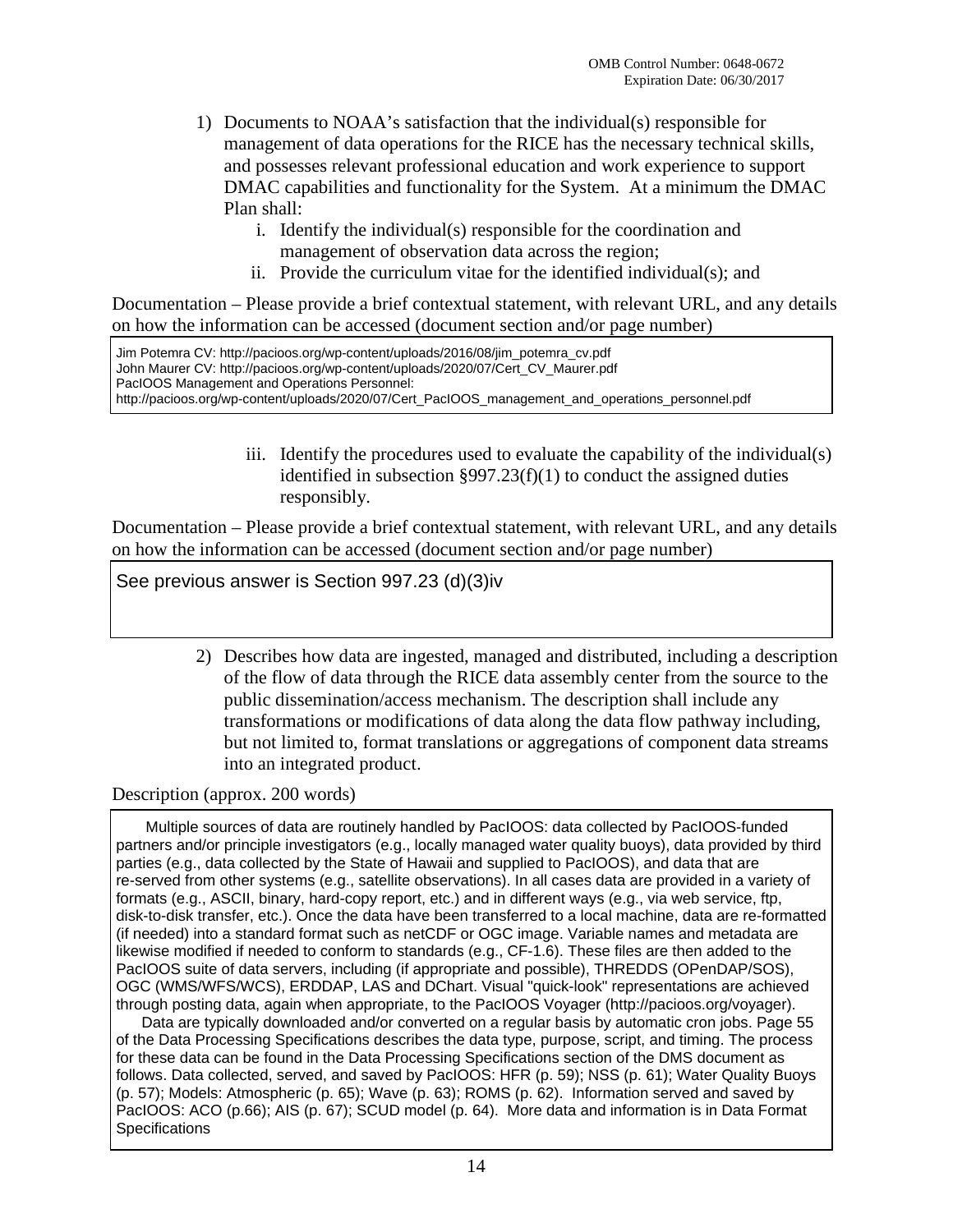Data flow process for data collected and/or served and saved by PacIOOS is in the Data Processing Specification section of the Data Management System (DMS) document: http://www.pacioos.hawaii.edu/wp-content/uploads/2020/07/DMS\_DataProcSpec.pdf Data Format Specifications: http://www.pacioos.hawaii.edu/wp-content/uploads/2020/07/DMS\_DataFormatSpec.pdf

> 3) Describes the data quality control procedures that have been applied to data, not obtained through a federal data source, that are distributed by the RICE. All data shall be quality controlled and QARTOD procedures shall be employed for data with QARTOD manuals. For each data stream, describe the quality control procedure applied to the data, by the RICE or other named entity, between the data's collection and publication by the RICE. The description will also include a reference to the procedure used.

Description (approx. 200 words)

 $\overline{a}$ 

Please reference the Data QA/QC Procedures section of the Data Management System Reference Manual

Documentation – Please provide a brief contextual statement, with relevant URL, and any details on how the information can be accessed (document section and/or page number)

http://www.pacioos.hawaii.edu/wp-content/uploads/2020/07/DMS\_DataQC.pdf

4) Adheres to the NOAA Data Sharing Procedural Directive.<sup>1</sup> The System is an operational system; therefore the RICE should strive to provide as much data as possible, in real-time or near real-time, to support the operation of the System. When data are collected in part or in whole with funds distributed to a RICE through the U.S. IOOS Program Office, the RICE should strive to make the data

<sup>&</sup>lt;sup>1</sup> NOAA Data Sharing Policy for Grants and Cooperative Agreements Procedural Directive, Version 2.0 https://www.nosc.noaa.gov/EDMC/documents/EDMC\_PD-DSPNG\_final\_v2.pdf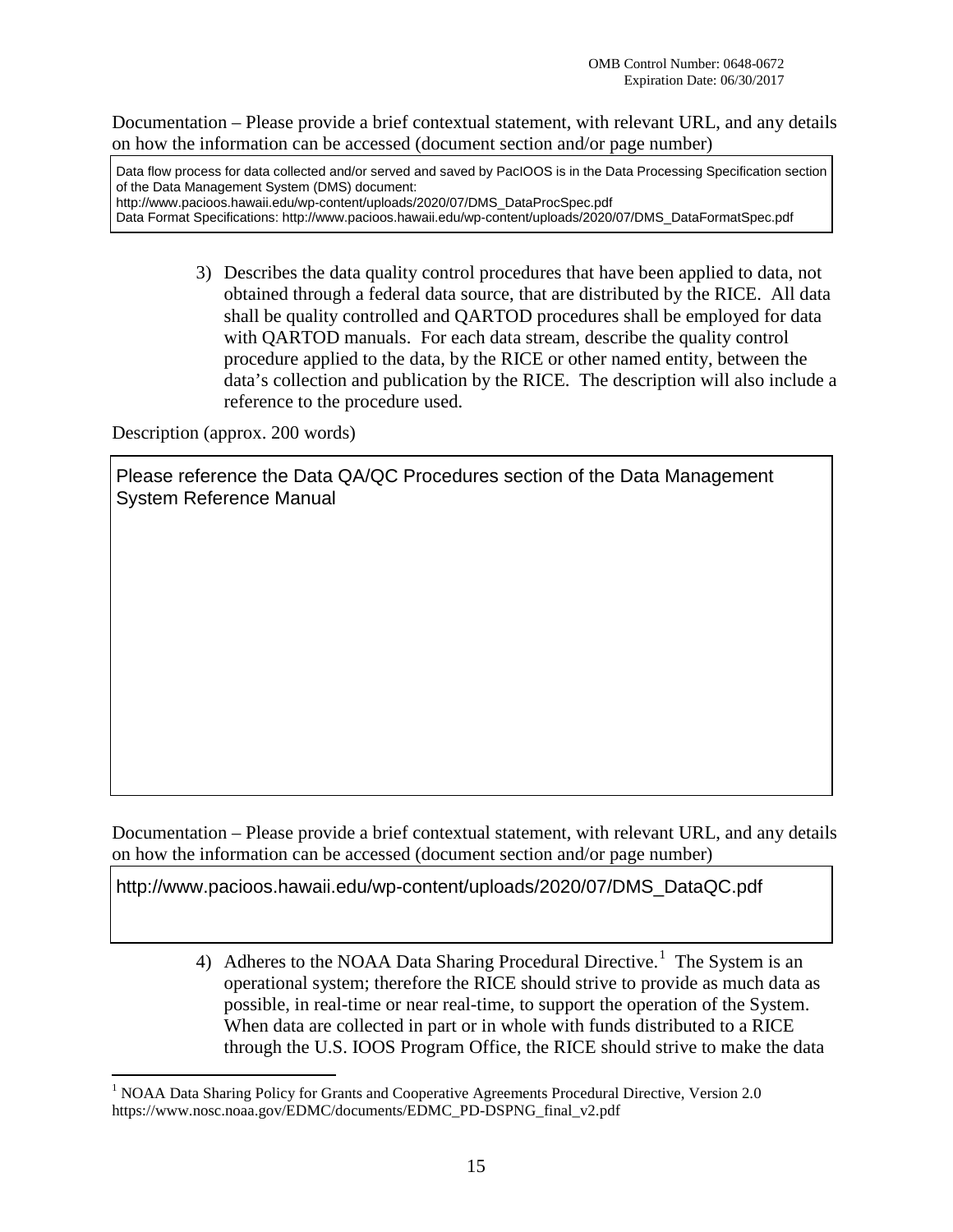available as soon as logistically feasible for each data stream. When data are not collected with funds distributed to a RICE through the U.S. IOOS Program Office, the data may be made available in accordance with any agreement made with the data provider.

Documentation – Please provide a brief contextual statement, with relevant URL, and any details on how the information can be accessed (document section and/or page number)

http://www.pacioos.hawaii.edu/data-access/servers/. Geospatial data are served via GeoServer and OpenLayers. PacIOOS does not restrict access to any data it serves.

> 5) Describes how the RICE will implement data management protocols promulgated by the IOOC and the U.S. IOOS Program Office in a reasonable and timely manner as defined for each protocol; and

### Description (approx. 200 words)

 Two PacIOOS data management personnel participate in a continuous communication and implementation loop with the IOOC and the U.S. IOOS Program Office. Additionally, they participate in all IOOS level committees responsible for managing data and data management services.

Avenues for accessing data are on the PacIOOS website:<br>
Arthp://www.pacioos.hawaii.edu/data-access/servers/. Geo<br>
GeoServer and OpenLayers. PacIOOS does not restrict a<br>
5) Describes how the RICE will implement data<br>
the IO Whenever guidance is provided by the IOOC and the U.S. IOOS Program Office on data management protocols, PacIOOS implements and responds as soon as possible. There is no administrative body between the data managers and the data services since PacIOOS maintains its own servers. Once the data management lead receives the recommended protocol, he tasks his team to respond in a reasonable and timely manner. Implementation of new services is only limited by personnel time and expertise. To date, PacIOOS has been an early adopter of all DMAC protocols.

Documentation – Please provide a brief contextual statement, with relevant URL, and any details on how the information can be accessed (document section and/or page number)

A section of the DMAC Plan states that we will implement protocols promulgated by the IOOC and U.S. IOOS Data Management Committee - pp. ii-iii of the Executive Summary: http://www.pacioos.hawaii.edu/wp-content/uploads/2020/07/DMS\_ExecutiveSummary.pdf

> 6) Documents the RICE's data archiving process or describes how the RICE intends to archive data at a national archive center (e.g., NODC, NGDC, NCDC) in a manner that follows guidelines outlined by that center. Documentation shall be in the form of a Submission Agreement, Submission Information Form (SIF) or other, similar data producer-archive agreement.

Documentation – Please provide a brief contextual statement, with relevant URL, and any details on how the information can be accessed (document section and/or page number)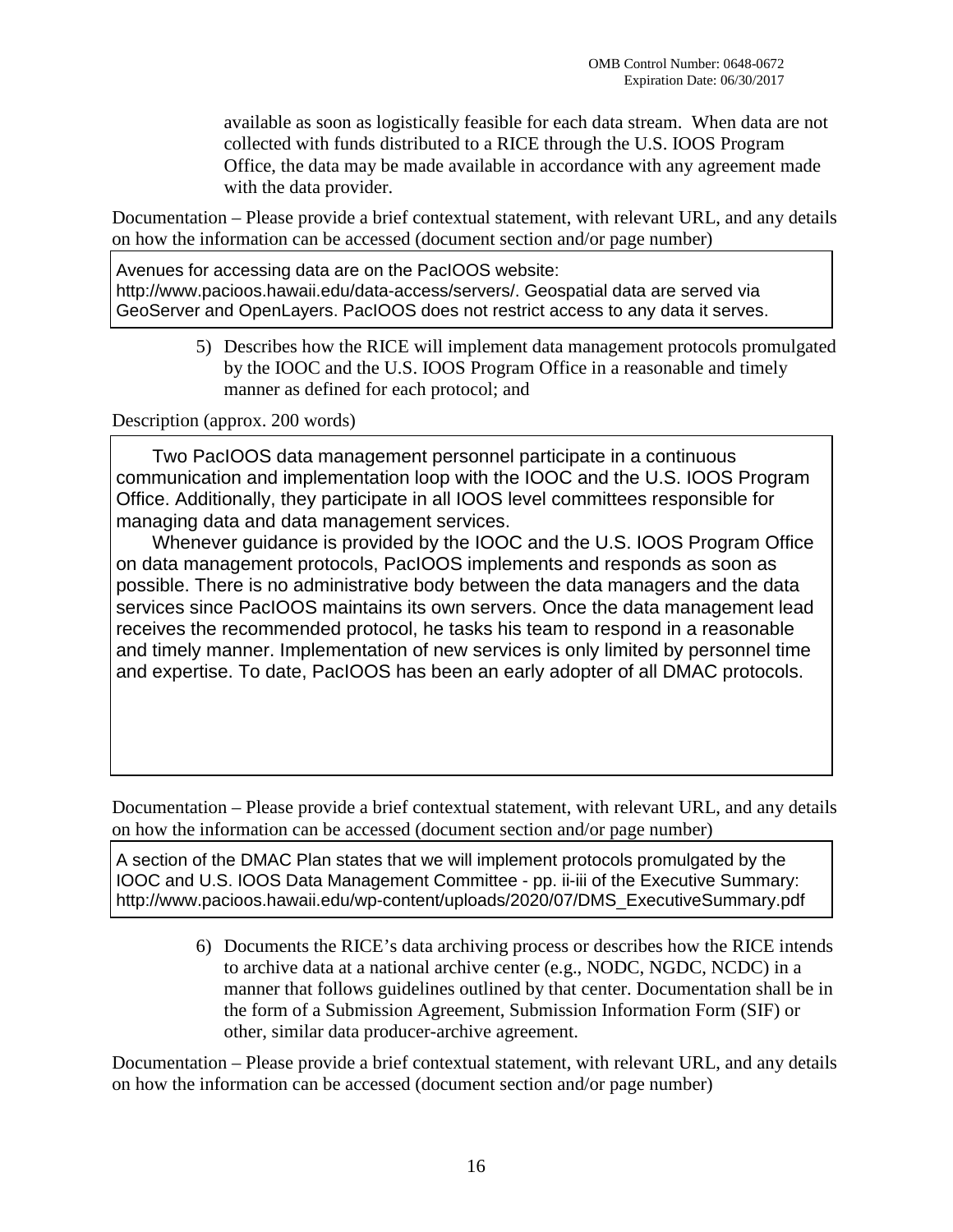http://www.pacioos.hawaii.edu/wp-content/uploads/2020/07/DMS\_DataArchive.pdf

(g) Budget Plan

The Strategic Operational Plan shall include or reference a Budget Plan that:

- 1) Identifies who supports the RICE financially;
- 2) Identifies how RICE priorities guide funding decisions; and
- 3) Assesses funding constraints and the associated risks to the observing System that the RICE must address for the future.

Documentation – Please provide a brief contextual statement, with relevant URL, and any details on how the information can be accessed (document section and/or page number)

'Funding the System' (pp. 27-28) in the SOP is not up-to-date, but still representative of the funding situation. http://www.pacioos.hawaii.edu/wp-content/uploads/2016/08/PacIOOS\_Strat\_Op\_Plan\_print.pdf More also available at: http://www.pacioos.hawaii.edu/donate/ and http://pacioos.org/wp-content/uploads/2020/07/Cert\_Engagement\_Planning\_Prioritization\_Evaluation.pdf

## **§997.24 Gaps Identification**

(b) The application shall

1) Document that the RICE's asset inventory contains up-to-date information. This could be demonstrated by a database or portal accessible for public viewing and capable of producing a regional summary of observing capacity;

Documentation – Please provide a brief contextual statement, with relevant URL, and any details on how the information can be accessed (document section and/or page number)

The PacIOOS observing asset inventory is updated every December and attached to the semi-annual progress report for the NOAA Cooperative Agreement. Spreadsheet available for download at http://www.pacioos.hawaii.edu/certification/ ("Observing System Assets").

2) Provide a regional Build-out Plan that identifies the regional priorities for products and services, based on its understanding of regional needs, and a description of the integrated system (observations, modeling, data management, product development, outreach, and R&D). The RICE shall review and update the Build-out Plan at least once every five years; and PacIOOS Data Archive Procedures:<br>
(g) Budget Plan<br>
(g) Budget Plan<br>
(g) Budget Plan<br>
The Strategic Operational Plan shall include<br>
1) Identifies who supports the RICE f<br>
2) Identifies who wapports the RICE f<br>
2) Identifie

Documentation – Please provide a brief contextual statement, with relevant URL, and any details on how the information can be accessed (document section and/or page number)

The PacIOOS Build Out Plan (http://www.ioosassociation.org/regionalIOOS) is reviewed every 5 years in conjunction with our 5-year proposal input process. PacIOOS is currently updating their 10-year Outlook (Build Out Plan) now.

> 3) Document the priority regional gaps in observation coverage needs, as determined by an analysis of the RICE asset inventory and Build-out Plan. The RICE shall review and update the analysis of priority regional gaps in observation coverage needs at least once every five years.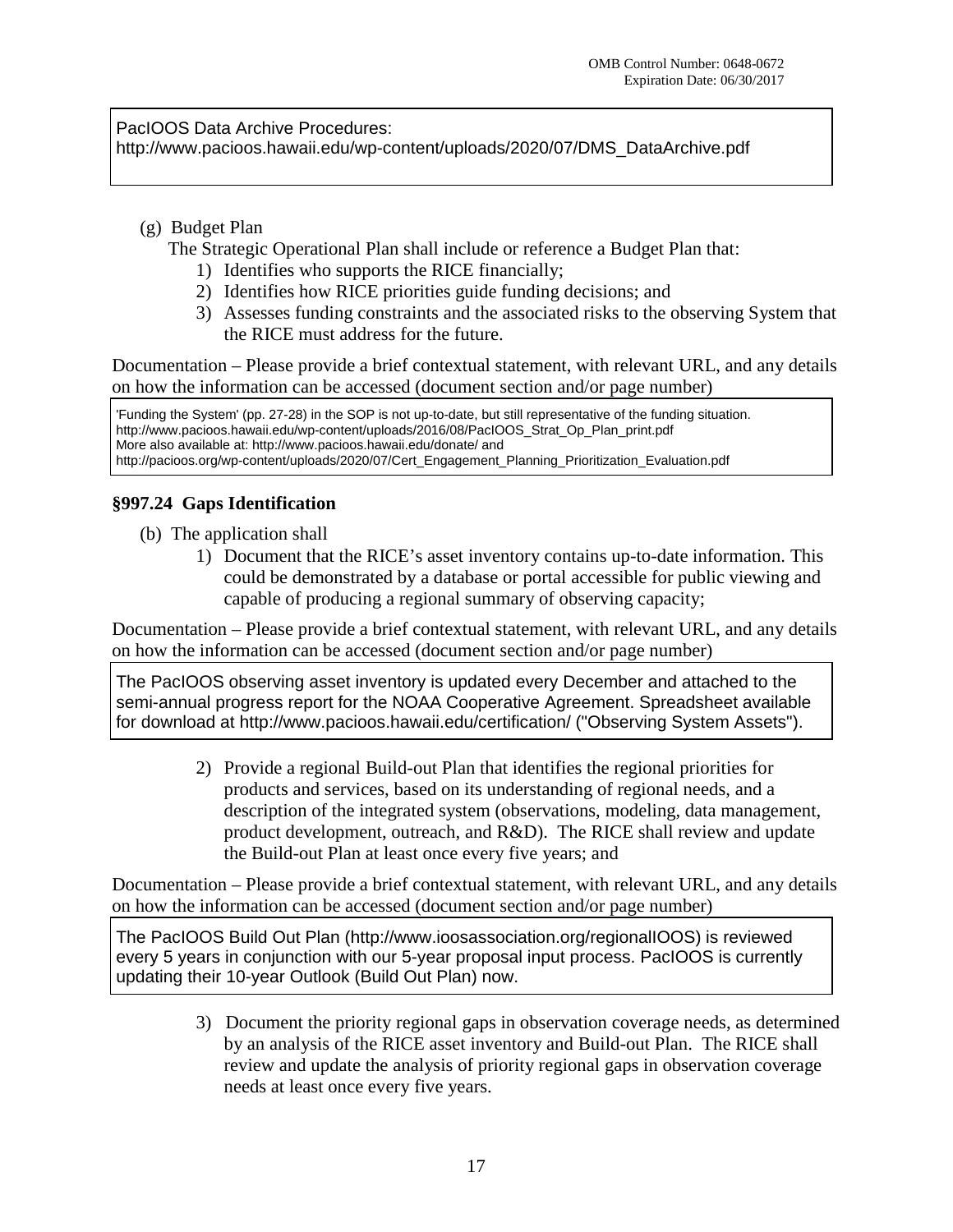Strategic Operational Plan and currently being updated with stakeholder input. See page 21: http://www.pacioos.hawaii.edu/wp-content/uploads/2016/08/PacIOOS\_Strat\_Op\_Plan\_print.pdf

### **§997.25 Financial Oversight**

(b) The application shall document compliance with the terms and conditions set forth in 2 CFR Part 215 – Uniform Administrative Requirements for Grants and Agreements with Institutions of Higher Education, Hospitals, and Other Non-profit Organizations, Subpart C – Post Award Requirements. Subpart C prescribes standards for financial management systems, among others. (Compliance with this criterion can be demonstrated by referencing any existing grant, cooperative agreement, or contract the RICE has with NOAA.) The priori gaps in observation coverage and the plans to fill these gaps are described in the plans to fill the plans to fill the plans to fill the plans to fill the plans to fill the plans to fill the plans to the plans

Documentation – Please provide a brief contextual statement, with relevant URL, and any details on how the information can be accessed (document section and/or page number)

PacIOOS meets these criteria as evidence by a Cooperative Agreement, NA16NOS0120024. http://pacioos.org/wp-content/uploads/2020/07/Cert\_NA16NOS0120024-Official-Accepted-Am endment-5.pdf

(c) The RICE shall document annually the RICE's operating and maintenance costs for all observing platforms and sensors, etc., owned and/or operated by the RICE. This information shall be made available to NOAA upon request.

Documentation – Please provide a brief contextual statement, with relevant URL, and any details on how the information can be accessed (document section and/or page number)

PacIOOS submits annual budgets (as part of the Cooperative Agreement) that document PacIOOS operating and maintenance costs for all observing platforms and sensors owned and operated by PacIOOS. The information is available upon request. The most recent budget was submitted and approved by NOAA in October 2019 for FY19.

Melisa M. Juan Jo

07/09/2020

Signature Date

\*By signing this application, I certify that the statements herein are true, complete and accurate to the best of my knowledge. I also provide the required assurances and agree to comply with any resulting terms if I accept certification. I am aware that any false, fictitious, or fraudulent statements or claims may subject me to criminal, civil, or administrative penalties. (U.S. Code, Title 218, Section 1001)

Public reporting burden for this collection of information is estimated to average 290 hours per response, including the time for reviewing instructions, searching existing data sources,